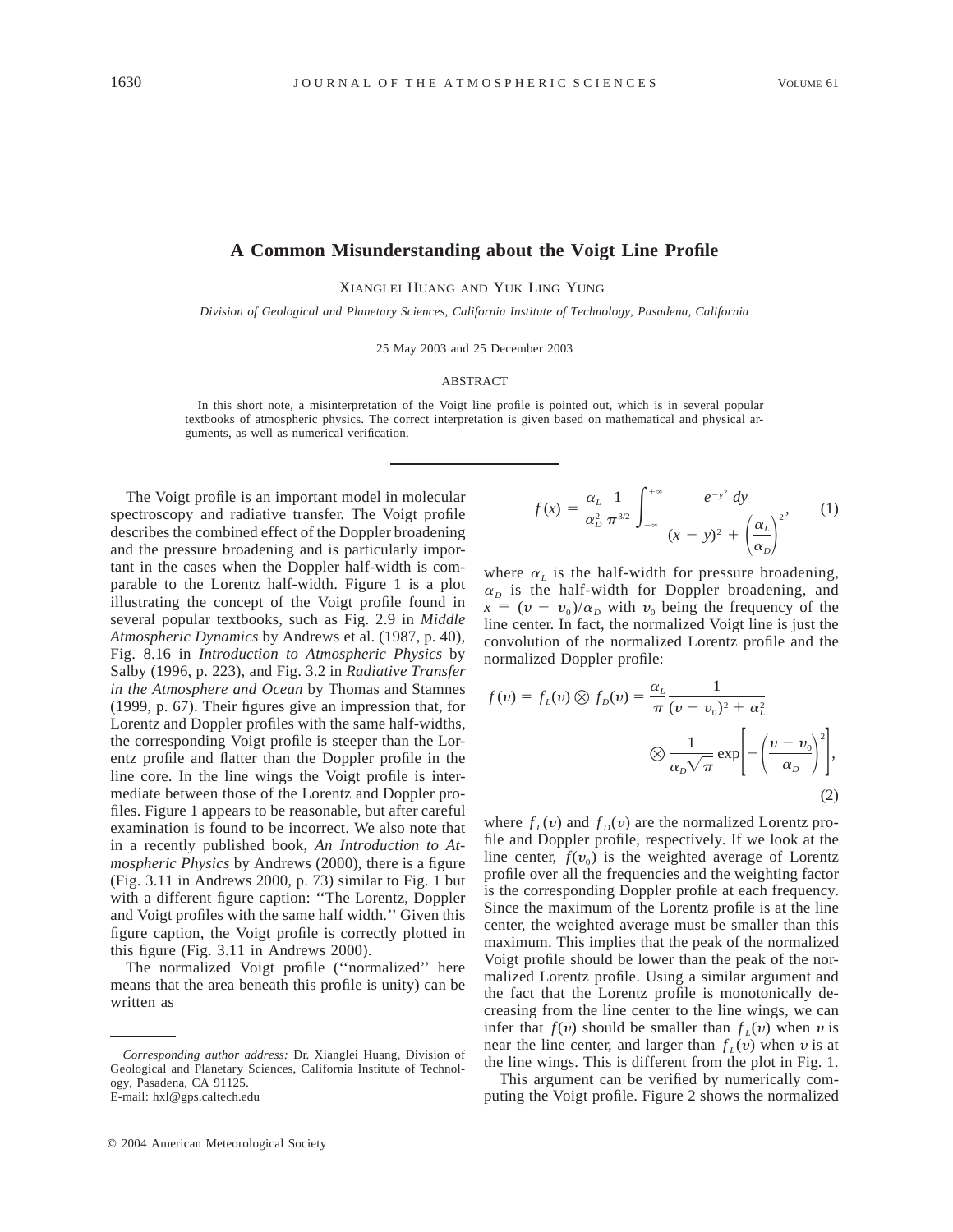

FIG. 1. This is Fig. 3.2 in *Radiative Transfer in the Atmosphere and Ocean* by Thomas and Stamnes (1999). The figure caption reads ''Comparison of normalized Lorentz, Voigt and Doppler profiles versus  $x = (v - v_0)\Delta v$ .  $\Delta v$  is the Doppler width  $\alpha_p$  for both Doppler broadening and Voigt broadening and is the Lorentz width  $\alpha_L$  for Lorentz broadening.  $\alpha = \alpha_L/\alpha_D = 1$  was used for the Voigt profile." (Thomas and Stamnes 1999, reproduced with permission of Cambridge University Press).

Voigt, Lorentz, and Doppler profiles when the Doppler half-width is the same as the Lorentz half-width, the same conditions described for Fig. 1. The Voigt profile is calculated with the approximate formula given by Humlicek (1982). We also calculate the Voigt profile by numerical integration of Eq. (1) from  $y = -200$  to *y*  $= 200$  using the trapezoidal rule with interval  $\Delta y =$  $10^{-4}$ . The difference between these two calculations is less than 0.05%. From Fig. 2 it can be seen, as described earlier, that the normalized Voigt profile is smaller than the corresponding normalized Lorentz profile in the line core, and larger than the Lorentz profile in the line wings. In the far wings,  $f(v)$  is still larger than  $f<sub>i</sub>(v)$ but the difference is very small. This is because the Doppler profile decreases exponentially away from the center. As a result, the contribution of the line core region to the far wings is very small in this convolution. Therefore, the normalized Voigt profile is flatter than the corresponding normalized Lorentz profile, in contrast to what has been described in the aforementioned textbooks.

From the point of view of physics, the Voigt profile is derived assuming that the pressure broadening and the Doppler broadening are independent of each other. With this assumption, in the time domain the combined effect is simply multiplying the two effects together, and in the frequency domain it is the convolution of the two effects. Therefore, compared with pressure broadening alone, taking Doppler broadening into account would make the profile even broader. Since all line profiles are normalized, the Voigt profile must be flatter than both the corresponding Lorentz and Doppler profiles. Relative to the Voigt profile, the corresponding



FIG. 2. The Lorentz profile (dashed line) and the Doppler profile (solid line) with the same half-widths ( $\alpha_L = \alpha_D = 1$ ). The dotted line is the corresponding Voigt profile. Here, *x* is defined as  $x \equiv$  $(v - v_0)/\alpha_D$ .

Doppler and Lorentz profiles both underestimate the absorption coefficient in the line wings and overestimate it in the line core, as shown in Fig. 2.

Figure 3 shows two cases where the half-width of the Lorentz profile is different from the half-width of the Doppler profile. When  $\alpha_D$  is 3 times larger than  $\alpha_L$ , the corresponding Voigt profile is significantly different



FIG. 3. (a) The Lorentz profile (dashed line) with half-width  $\alpha_l$  = 1/3, and the Doppler (solid line) with half-width  $\alpha_D = 1$ . The dotted line is the corresponding Voigt profile. Here, *x* is defined as  $x \equiv$  $(v - v_0)/\alpha_D$ . (b) Same as (a), except  $\alpha_L = 3$ .